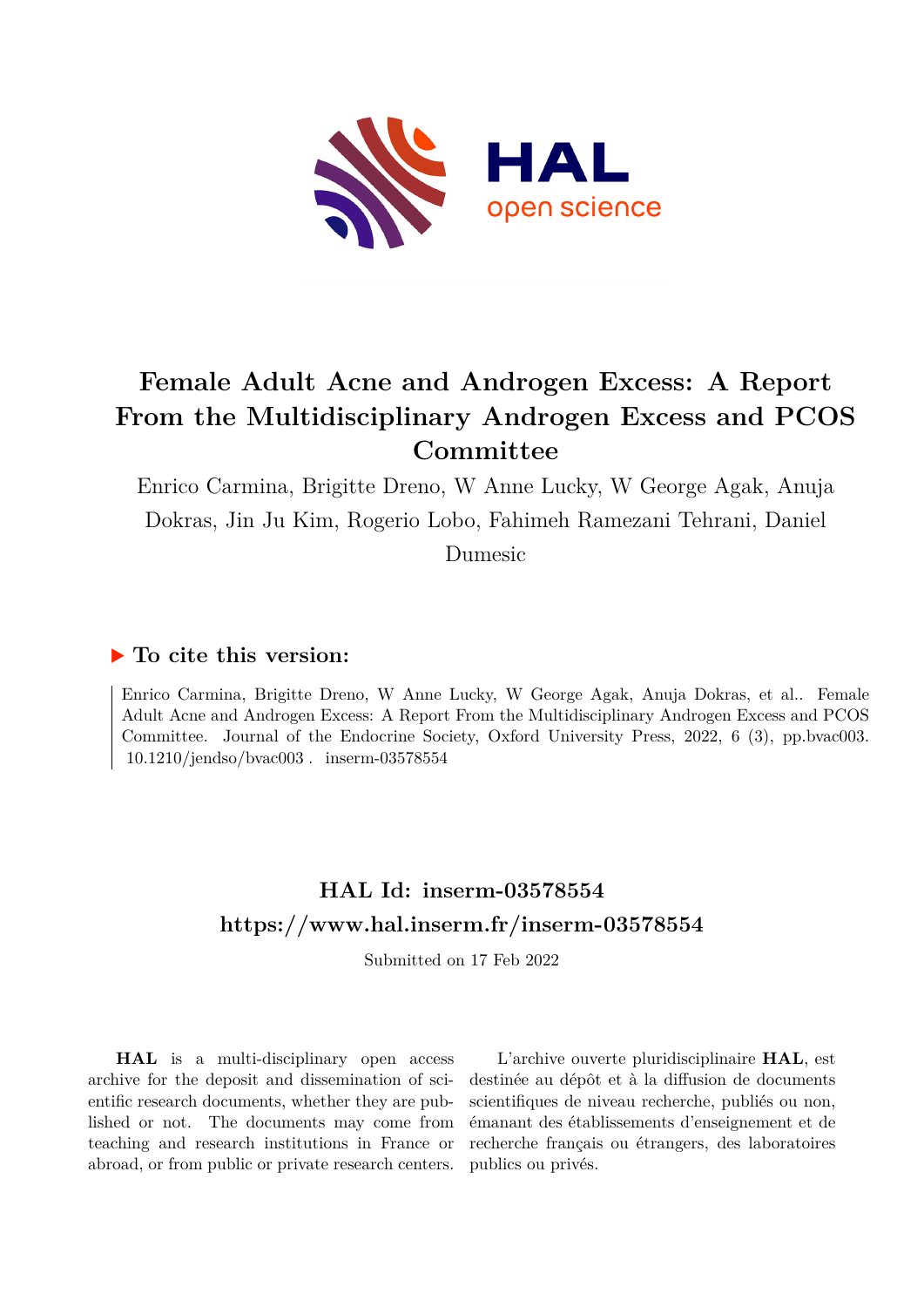

# **Female Adult Acne and Androgen Excess: A Report From the Multidisciplinary Androgen Excess and PCOS Committee**

**Enrico Carmina, [1,](https://orcid.org/0000-0001-7336-7610) Brigitte Dreno, 2 W. Anne Lucky, 3 W. George Agak, 4 Anuja Dokras, 5 Jin Ju Kim, 6 Rogerio A. Lobo, 7 Fahimeh Ramezani Tehrani, 8 and Daniel Dumesic9**

1 Endocrinology Unit, University of Palermo Medical School, Palermo, 90139, Italy

2 Department of Dermatology, University of Nantes Medical School, Nantes, 44093, France

3 Department of Dermatology, University of Cincinnati College of Medicine and Cincinnati Children's Hospital Medical Center, Cincinnati, OH 45229, USA

4 Department of Medicine, Division of Dermatology, University of California (UCLA), Los Angeles, CA 90035, USA

 Department of Obstetrics and Gynecology, The Perelman School of Medicine of the University of Pennsylvania, Philadelphia, PA 19104, USA Department of Obstetrics and Gynecology, Healthcare System Gangnam Center, Seoul National University Hospital and The Institute of Reproductive Medicine and Population, Medical Research Center, Seoul National University College of Medicine, Seoul 03080, Korea Department of Obstetrics and Gynecology, Columbia University, New York, NY 10032, USA

8 Reproductive Endocrinology Research Center, Research Institute for Endocrine Sciences, Shahid Beheshti University of Medical Sciences, Tehran, IR 1985717413, Iran

9 Department of Obstetrics and Gynecology, University of California at Los Angeles, Los Angeles, CA 90095, USA

**Correspondence:** Enrico Carmina, MD, Endocrinology Unit, University of Palermo Medical School, via delle Croci 47, Palermo, 90139, Italy. Email: [enricocarmina@libero.it](mailto:enricocarmina@libero.it?subject=).

#### **Abstract**

In endocrine and reproductive endocrine literature, adult female acne is considered as a possible clinical expression of hyperandrogenism, with most polycystic ovary syndrome (PCOS) guidelines considering acne as a condition of androgen excess. Adult female acne, however, in the dermatological literature is considered as an infammatory skin disease and new guidelines on adult female acne have been produced by dermatological societies, with little perspective from any endocrine or reproductive endocrine points of view. An expert task force was appointed by the AE-PCOS society to determine the current state of knowledge and provide evidence-based recommendations that could be valid for all specialists taking care of female adult acne. The following are the recommendations (level of evidence A or B): (1) diagnosis of female adult acne is mainly clinical, but a grading tool is needed for optimizing the treatment; (2) measurement of serum androgen values (total testosterone, free testosterone, and dehydroepiandrosterone sulfate) by high-quality assays is recommended in all women with adult acne; (3) in women with adult acne and proven hyperandrogenism, oral combined estroprogestins should be added to the topical or systemic treatment of acne, independently of severity of acne; (4) all second- and third-generation estroprogestins may be used, independently of the estrogen dose and progestin component; (5) spironolactone may be added to estroprogestins in women with moderate or severe hyperandrogenic adult acne, not responding to usual treatments; (6) estroprogestins may be used in nonhyperandrogenic patients with adult acne as second-line therapy.

**Key Words:** acne, female adult acne, hyperandrogenism, polycystic ovary syndrome, estroprogestins, antiandrogens **Abbreviations:** DHEAS, dehydroepiandrosterone sulfate; EE2, ethynyl-estradiol; PCOS, polycystic ovary syndrome.

In endocrine and reproductive endocrine literature, adult female acne is considered as a possible clinical expression of hyperandrogenism (androgen excess), with most polycystic ovary syndrome (PCOS) guidelines considering acne as a condition of androgen excess [1-4]. Adult female acne, however, in the dermatological literature is considered as an infammatory skin disease determined by several factors that may or may not include hyperandrogenism. Recently, new guidelines on diagnosing and treating adult female acne have been produced by dermatological societies [5, 6] with little perspective from any endocrine or reproductive endocrine points-of-view.

Therefore, the Androgen Excess and PCOS (AE-PCOS) Society appointed an expert task force not only to evaluate the current state of knowledge regarding the relationship of hyperandrogenism with adult female acne, but also to propose consistent strategies to evaluate and treat these patients. This publication provides evidence-based and expert opinion–based recommendations for the evaluation, diagnosis, and treatment of adult female acne, and its association with hyperandrogenism, for use by healthcare providers of different specialties who care for these women.

## **Methods**

## AE-PCOS Society Task force

The AE-PCOS Society Board appointed an expert task force from pertinent medical disciplines (dermatology, endocrinology, reproductive endocrinology) to determine the current

This is an Open Access article distributed under the terms of the Creative Commons Attribution-NonCommercial-NoDerivs licence [\(https://](https://creativecommons.org/licenses/by-nc-nd/4.0/)

[creativecommons.org/licenses/by-nc-nd/4.0/](https://creativecommons.org/licenses/by-nc-nd/4.0/)), which permits non-commercial reproduction and distribution of the work, in any medium, provided the original work is not altered or transformed in any way, and that the work is properly cited. For commercial re-use, please contact journals.permissions@ oup.com

**Corrected and Typeset:** 6 February 2022

<sup>©</sup> The Author(s) 2022. Published by Oxford University Press on behalf of the Endocrine Society.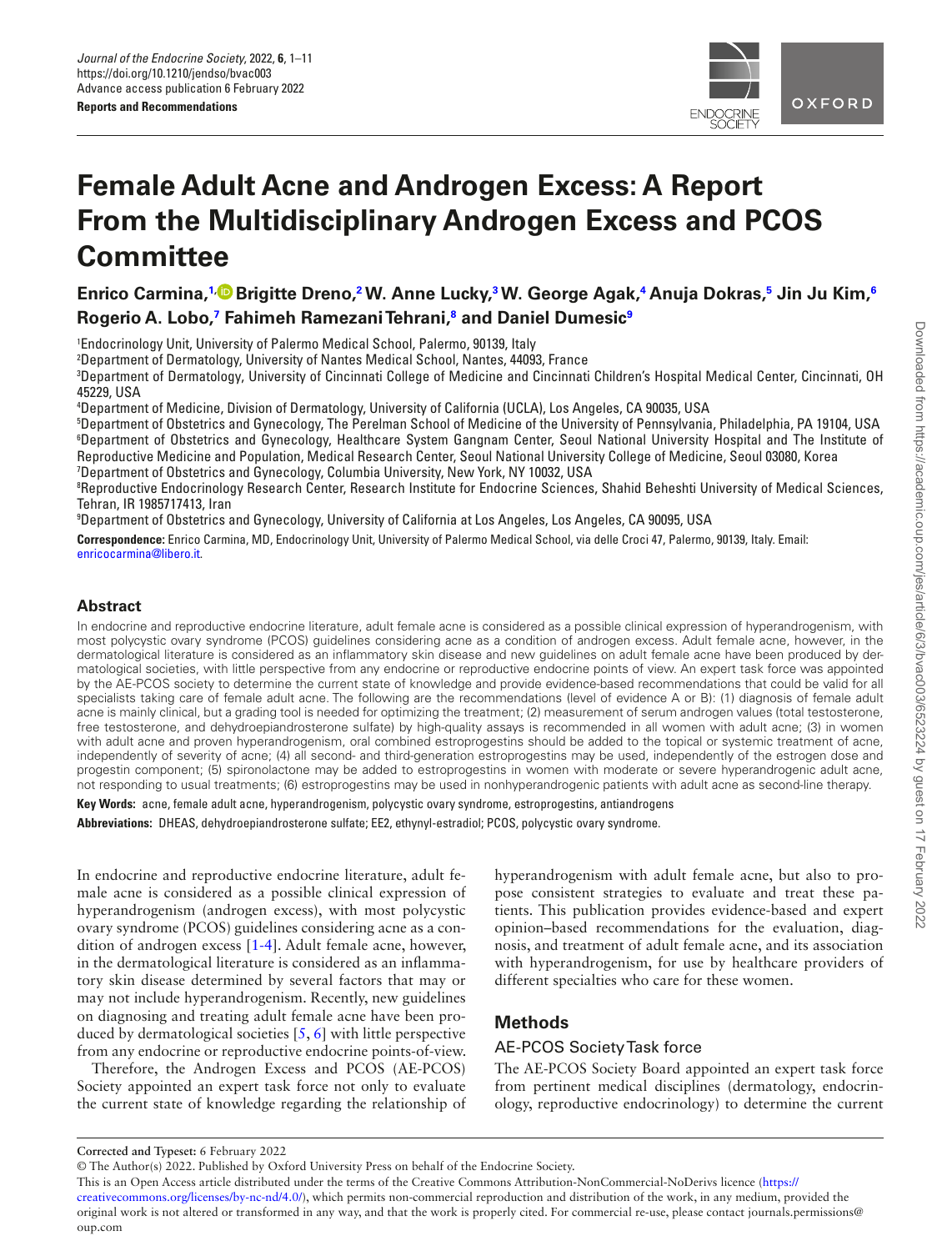state of knowledge concerning adult female acne and its relationship to androgen excess, and to provide evidence-based recommendations that could be valid for all specialists taking care of this disorder. Members of the Task force were selected from those researchers who had authored many original articles in the feld. All members of the task force declared no conficts of interest or fnancial interests that might interfere with their objectivity and collaborative effort.

#### Process

Each section of this review was prepared by at least 2 investigators and then reviewed by all members of the task force. Analyzed papers included individual studies, systematic reviews, and abstracts published in the English scientifc literature. Peer-reviewed studies evaluating adult acne vulgaris (acne) published through 2020 were reviewed. Criteria for inclusion/exclusion of the published papers relating to each section were agreed upon by at least 2 reviewers in each area and arbitrated by a third when necessary. Levels of evidence of the were assessed and graded from A to D [7, 8]. Levels of evidence A or B were needed for recommendations regarding diagnosis and therapy of female adult acne.

The fnal manuscript was reviewed and approved by the AE-PCOS Society Board of Directors. Institutional Review Board approval was not obtained because the study reviewed publicly available medical literature.

## **Results and Discussion**

## Pathophysiology of Adult Acne

Acne is a complex and multifactorial infammatory disease that involves several factors: (1) excessive and altered sebum production; (2) cutaneous dysbiosis with selection of virulent subtypes of *Cutibacterium acnes (C. acnes)* and/or of other bacterial agents; (3) abnormalities of differentiation and proliferation of keratinocytes of the pilosebaceous follicle; (4) infammation and activation of the innate immune response. These key processes are strictly interrelated and may be infuenced by several hormonal and genetic factors. In Fig. 1, the possible pathogenetic mechanisms determining female adult acne are shown.

1. Excessive and altered sebum production

Excessive and altered production of sebum is generally the frst step in the pathophysiology of acne [9-11]. Sebocytes, the major cell type in sebaceous glands, are differentiated epithelial cells that synthesize and accumulate lipids in their cytoplasm and then undergo disintegration releasing their content (the sebum) into the follicle. Human sebum is mainly composed of triglycerides and fatty acids (57.5%) but also of cholesterol esters and squalene. Via the hair canal, sebum reaches the skin surface, where it has several functions, including antimicrobial and anti-infammatory activity [9, 12, 13].

Increased sebum production correlates with the severity of clinical manifestations of acne [14]. However, it is insuffcient to produce the infammatory processes characteristic of acne. Rather, an altered sebum lipid profle also is required, which not only reduces the protective barrier function of the skin but actively participates in the infammation that is essential for the development of acne [9-11, 15, 16]. Several studies

examining the type of altered sebum lipid production accompanying acne have identifed an increased ratio of saturated/ mono-unsaturated fatty acids, a reduction of linoleic acid and an increased formation of squalene and lipid peroxides [16].

2. Cutaneous dysbiosis with selection of virulent subtypes of *Cutibacterium acnes* (C. acnes) and/or of other bacterial agents

*Cutibacterium acnes* (previously known as *Propionibacterium acnes)* has been identifed as the most common bacterial agent activating the infammatory and immune responses that are essential in acne pathogenesi*s* [17, 18].

However, *C. acnes* is part of the normal skin microbiota [19] and acne onset and progression require cutaneous dysbiosis favoring the selection of more virulent *C. acnes* strains [20, 21]. Therefore, acne is associated with both a loss of diversity of skin microbiota due to selection of a predominant phylotype 1A1 of *C. acnes*, and activation of virulent genes within these bacterial subtypes [20]. With altered sebum infuencing the skin microbiome composition, sebum triglycerides are broken down into free fatty acids by virulent *C. acnes* strains to perpetuate further *C. acnes* colonization and promote infammation [11].

Other bacteria may be important in this process, since proliferation or selection of virulent strains of other bacteria such as *Staphylococcus epidermidis*, *Staphylococcus aureus*, *Klebsiella pneumoniae*, *Streptococcus*, and *Enterobacter* may be found in acne patients [19-21]. It has been recently reported that adult acne on the back is often linked to cutaneous dysbiosis with predominance of virulent strains of *Enterobacter* [21].

3. Abnormalities of differentiation and proliferation of keratinocytes

Acne is not only characterized by infammatory skin lesions but also by the formation of comedones. *C. acnes* plays an important role in this process favoring hyperkeratinization of epithelial cells and resultant clogging of the pilosebaceous follicle, ultimately leading to the formation of comedones [15] as well as activation of several immune and infammatory responses.

4. Infammation and activation of innate immune response

Cutaneous dysbiosis with selection of virulent strains of *C. acnes* and of other bacteria induces activation of innate immunity, several factors of which directly lead to infammation and pathological damage [10, 15, 20, 22, 23].

The consequence is a profound alteration of the innate immune response that maintains the cutaneous dysbiosis, the inflammatory process, and the acne lesions [20, 23].

#### **Role of androgens in pathogenesis of female adult acne**

Within the pilosebaceous unit, androgen receptors are present in the dermal papilla, the outer root sheath, and the sebaceous glands [24, 25]. 5α-Reductase isoforms, type 1 and type 2, also are present and can convert testosterone to dihydrotestosterone [24], thereby amplifying local androgen action. Specifically, both  $5\alpha$ -reductase isoforms exist in the outer root sheath, and to a lesser extent in the dermal papilla,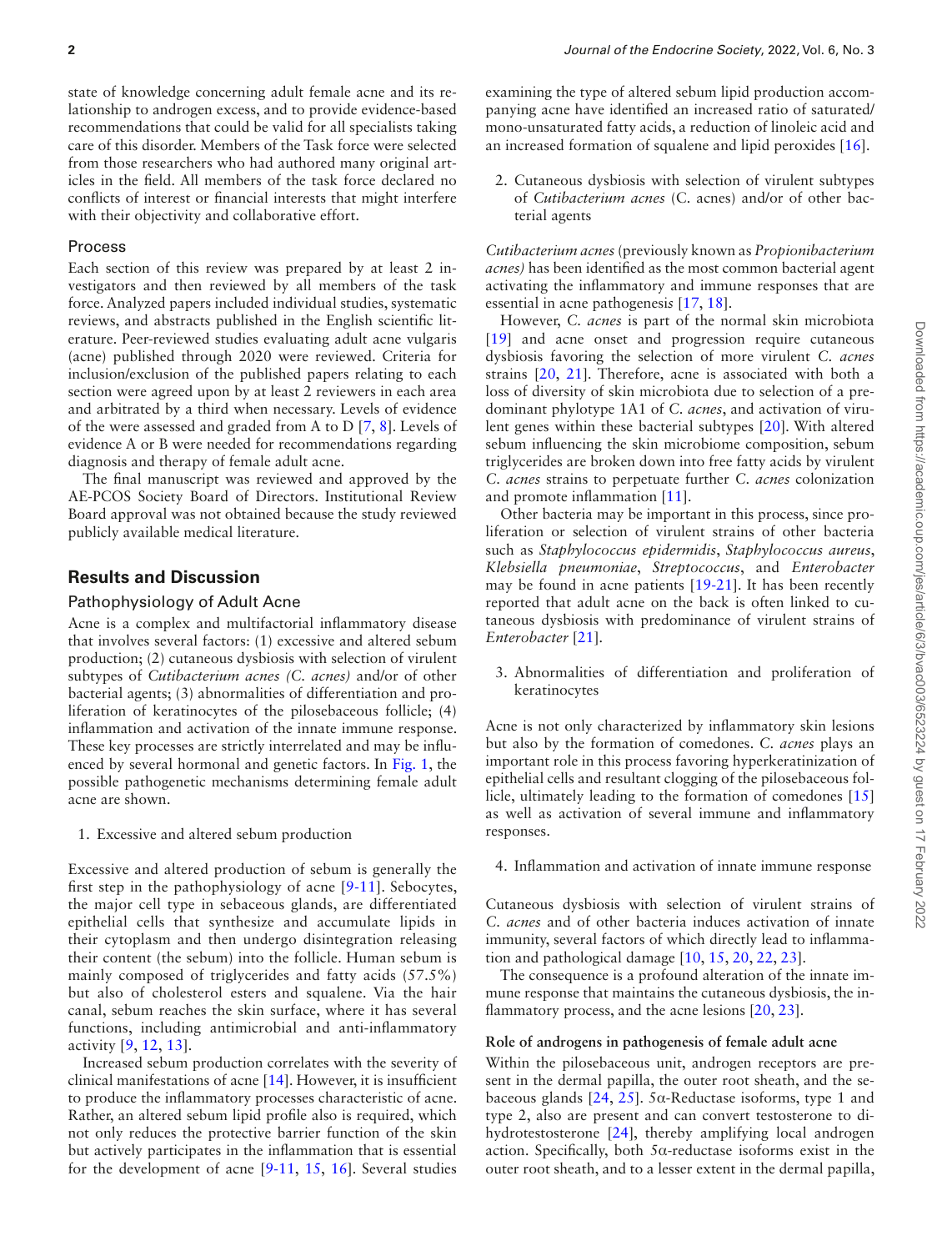with greater expression of  $5\alpha$ -reductase type 1 than type 2 [24, 25]. In addition, the skin expresses all necessary enzymes to convert dehydroepiandrosterone sulfate (DHEAS) to dihydrotestosterone [25]. Aromatase also exists in sebaceous glands and the outer root sheath of hair follicles and can diminish local androgen action through aromatization [25, 26].

Androgen metabolism within the pilosebaceous unit is further modifed by several other steroid enzymes (sulfotransferase, 3β-hydroxysteroid dehydrogenase, and 17β-hydroxysteroid dehydrogenase) [25-27]. Sebaceous glands also possess receptors for several growth factors, including epidermal growth factor, insulin-like growth factor I, and keratinocyte growth factor, which further modify sebum production [25].

Hyperandrogenism favors the development of acne by increasing sebum production but mainly by altering sebum lipid profle [28]. The correlation between androgen excess and development of adult female acne is well documented [28-32]. Because in most instances androgen excess starts during puberty, persistent adult female acne (a form of adult acne beginning during adolescence and continuing until adulthood) is associated more with hyperandrogenism than adult female acne beginning in later life [33].

During puberty, acne is more common than during adulthood but is less correlated with androgen excess. It has been suggested that adolescent acne depends on rapid changes in androgen production with consequent increase in sebum production. However, other hormones like insulin like growth factor-1 may play a major role in adolescent (and also be important in adult) acne [34, 35].

In adult female acne, circulating levels of an androgen metabolite, androsterone glucuronide, largely derived from androstenedione, have been found preferentially increased [36-38]. Interestingly, androsterone glucuronide levels are increased in up to 60% of the patients with normal androgen levels [38], and this has been interpreted as indicating

It is also possible that alternative pathways of androgen production are increased in women with adult acne [28]. New pathways of androgen production are currently being studied, and 11-oxo androgens of adrenal origin have been found to be quantitatively greater in the circulation than levels of the usual androgens assessed [40]. No data on oxy-androgen levels in adult female acne are available and more studies are needed to understand the mechanisms that may link androgens to acne also in women with normal circulating levels of the commonly measured androgens.

*Conclusions. 1. Increased androgen production plays a major role in inducing the sebum alterations that participate to the pathogenesis of adult acne (level of evidence B).*

## Clinical Presentation of Female Adult Acne **General aspects**

In adult women acne is a common problem that may represent a continuation of adolescent acne (persistent acne) often recurring several years after its disappearance in adolescence (recidivant acne) while in other patients it may frst occur during adulthood (late-onset acne). Some researchers consider adult acne only the form that presents in women after age 25 years, but all patients having acne during their adult life (18 years or more) should be considered affected by adult acne [41-45]. There are 2 forms of adult acne: The frst is found in 80% of patients and is characterized by the presence of superfcial infammatory lesions (papules, pustules) all over the face with few nodules. The second form, which is less common (20% of adult women with acne), is localized mainly in the mandibular region, chin, and is characterized



**Figure 1.** Pathophysiology of female adult acne.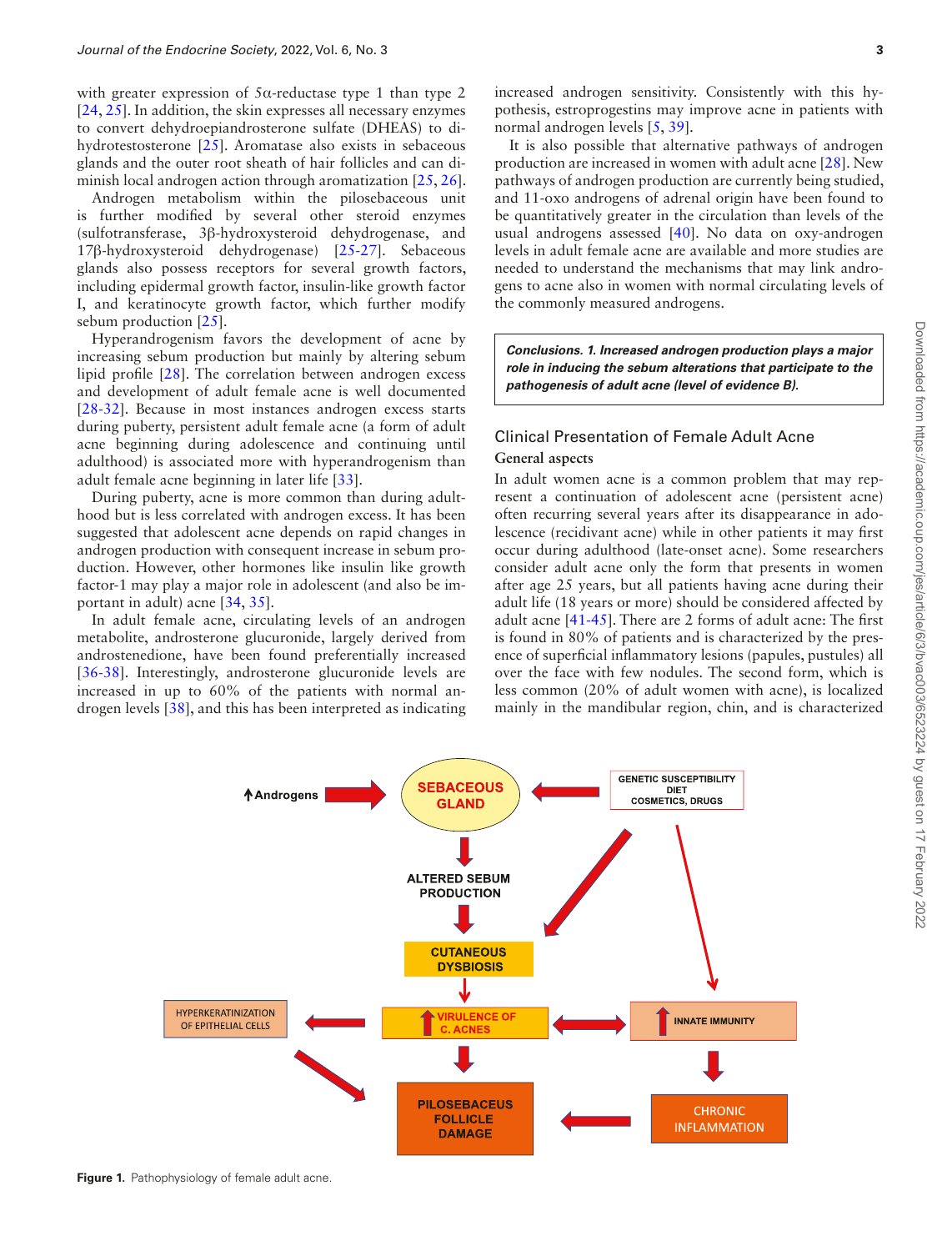by many closed comedones and cysts with a few infammatory lesions [46].

In most studies, adult acne becomes less common after the 30s [47, 48], but in some patients, it may continue to a later age, and a form of menopausal acne has been reported.

#### **Acne grading tools**

In clinical practice and in studies assessing the effects of possible therapies, utilization of reliable methods for assessing the severity of acne is essential.

Many acne grading tools have been suggested [49-52], but most are of limited usefulness and there is no current consensus on which scale to use. While most clinicians utilize a simplifed subjective scale dividing acne into mild, moderate, and severe forms, it would be better to rely on a semi-objective grading tool. Different methods using varying criteria have been suggested and include counting acne lesions, grading severity of acne by comparing the patient presentation with photographs or fgures, multimodal imaging by use of specialized photographic equipment and computer algorithms.

Most experts believe that the use of a counting method (perhaps by a multimodal imaging system) would provide the best results for epidemiological and clinical research, while a grading method would be best suited for the clinical setting.

In a recent analysis using quality criteria [52], the best acne grading tools were the Global Evaluation Acne grading scale [53], which assesses the severity of acne on the face on a scale from 0 (no acne) to 5 (severe acne with many infammatory lesions across the face and many nodules), and the Burke and Cunliffe counting method [54, 55], mainly if it includes a multimodal imaging assessment [56].

It has been also suggested that, in patients having mild or moderate acne according to the Global Evaluation Acne method (scores 0-3), a careful evaluation of the mandibular region may permit better scoring of adult acne [57]. This method is called AFAST (adult female acne scoring tool).

*Conclusions. 1. Diagnosis of acne is mainly clinical, but a grading tool is needed for optimizing the treatment (level of evidence B).*

#### **Psychological consequences of female adult acne. the role of androgen excess and/or PCOS**

Adult acne may induce signifcant disfgurement resulting in anxiety [58], depression [58, 59], and impaired quality of life [59].

It is unclear whether women with adult acne and hyperandrogenism experience more severe emotional distress than women with acne and no hyperandrogenism. Only limited data are available in women with PCOS and acne vs women with PCOS and no acne [58-60]. Women with PCOS have lower QOL scores for the acne domain compared to controls [61], and this relationship is mediated by depression. However, severity of acne does not always correlate with body image distress scores or self-esteem [62].

*Conclusions. 1. Women with adult acne have a high prevalence of abnormal scores for anxiety, depression, and impaired quality of life (level of evidence B).*

## Epidemiology of Female Adult Acne **General aspects**

The Global Burden of Disease Project estimated that the global prevalence of acne in women is 9.8% [63]. In a meta-analysis of 25 Chinese studies (83 008 subjects), the overall prevalence rates across all age groups were 10.2% [64]. However, prevalence of acne is strictly related to age and is remarkably high in primary and secondary students (50-55%), still high in undergraduate students (40%), and then further decreases during adult age, becoming quite uncommon in menopausal age [47, 48, 65, 66]. The prevalence of acne in adult female population is unclear but probably around 15% to 20% [47, 48, 66].

#### **Prevalence of hyperandrogenism in women with adult acne**

Female adult acne may be associated with hirsutism and available data show a prevalence of hirsutism in women with adult acne of about 20% to 30% [67-71].

Several studies have assessed androgen excess in women with adult acne, but the results are quite variable (between 18% and 88%) because of different settings and used assays [31, 72, 73]. In the largest study, 55% of 835 women with adult acne had increased androgen levels [73] and it may be estimated that prevalence of hyperandrogenism in adult acne is about 50% (level of evidence C). Finally, in a small study, 9 out 15 patients with adult acne and normal androgen levels had increased androgen metabolites suggesting some form of androgen excess or of increased androgen sensitivity [38].

#### **Prevalence of adult acne in women with hyperandrogenism or polycystic ovary syndrome**

Data on the prevalence of acne among various forms of androgen excess are also extremely variable [74, 75] depending on setting or used assays.

Because PCOS is by far the most common cause of hyperandrogenism [76], more information may be obtained by the studies that assessed prevalence of PCOS in women with adult acne. Studies in different ethnic groups, using the Rotterdam criteria, found a prevalence of 17% to 27% of PCOS in women with acne [77, 78]. Higher prevalence of PCOS (51%) has been reported in patients with severe forms of acne [79].

A recent meta-analysis has assessed the prevalence of acne in adult women with PCOS and in the general adult female population [32]. Based on 31 studies [80-110] which included data of 23 426 women with PCOS and 1 896 979 healthy controls without PCOS, the prevalence of acne among adult women with and without PCOS was 42% and 17%, respectively. Because in the same meta-analysis the overall pooled prevalence of acne among women with PCOS was 1.6-fold higher than non-PCOS counterparts [32], we estimated that the real prevalence of adult acne in women with PCOS is about 30% to 40%, These data (17% of patients with acne in adult female population and 30% to 40% in women with PCOS) are similar to those found in previous studies [47, 48, 77, 78].

There are limited data to statistically compare the prevalence of acne in nonhirsute PCOS women with nonhirsute non-PCOS controls; however, a subanalysis of the few available studies showed a similar prevalence of acne in both groups [32], suggesting that in PCOS acne is generally associated with hirsutism. It remains unclear whether acne alone may be sufficient to make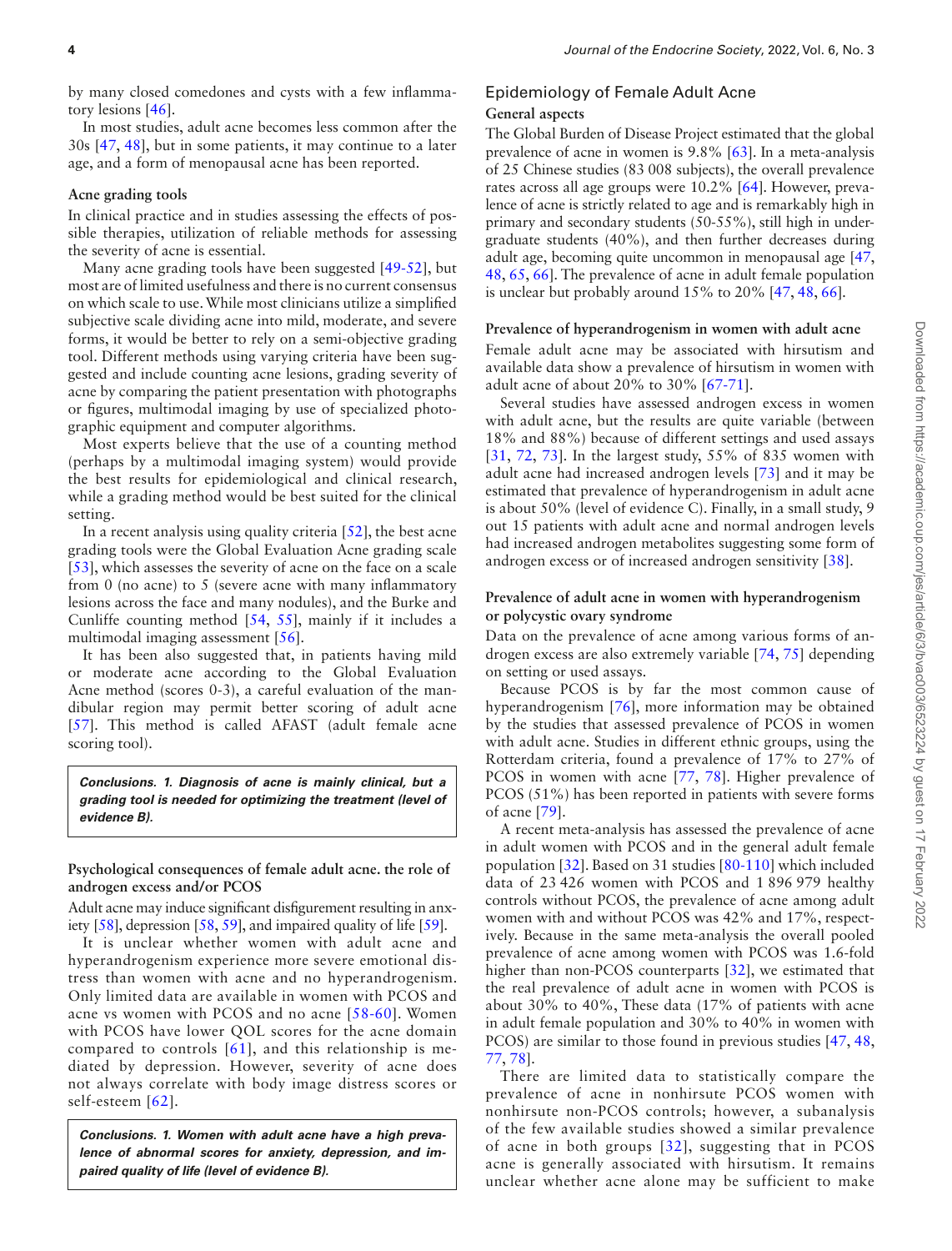diagnosis of biological hyperandrogenism as stated in PCOS guidelines. More studies are needed to clarify this important issue.

*Conclusions. 1. In women with PCOS, prevalence of adult acne is higher (1.6-fold) than in the general female population (level of evidence A).*

#### Diagnosis of Hyperandrogenism in Women with Adult Acne

In women with adult acne, because of the high prevalence of hyperandrogenism, a detailed medical history and laboratory work up is necessary for identifying patients who present androgen excess and for determining the underlying disorder.

A comprehensive reproductive history including menstrual cycle, and hormonal and ovarian sonographic evaluation is needed for determining whether the patient is affected by PCOS [1-4]. The presence of other possible cutaneous signs of androgen excess (ie, hirsutism, virilization, female pattern hair loss) may suggest that acne is linked to hyperandrogenism and/or PCOS [28, 30, 76]. If a patient is diagnosed with PCOS, guidelines for additional screening have been established [3, 4].

The AE-PCOS task force agrees that measurement of androgens in blood should be performed in all women with adult acne and should evaluate serum total and free testosterone and DHEAS levels. When measuring total testosterone, extraction and chromatography performed before immunoassay or liquid chromatography mass spectrometry are important to avoid interference by steroids of similar confguration [111, 112]. In fact, most commercial assays provide inaccurate results and should be avoided [112-114].

Circulating free testosterone concentrations are more sensitive than the measurement of total testosterone levels for establishing the presence of androgen excess [112]. Again, most commercial laboratories use direct radioimmunoassay or chemiluminescent assays that rely on the competitive binding of a nontestosterone analog for measuring free testosterone, which are notoriously inaccurate [113]. The most accurate assays compute measurement of percent free testosterone concentration as the product of the percent free testosterone and the total testosterone concentration. Measurement of the percent free testosterone requires accurate techniques (equilibrium dialysis and ultracentrifugation) [112, 114]. In any of these free testosterone assays, a high-quality total testosterone measurement is needed.

Because equilibrium dialysis assays are cumbersome and not available to many laboratories, a possible alternative is to perform concomitant measurement of sex hormone–binding globulin along with the total testosterone measurement; this permits the calculation of free androgen index [112] and/or the free testosterone concentration [114]. This estimate of free testosterone concentration has good concordance and correlation with free testosterone measured by equilibrium dialysis but requires an accurate method for measuring the total testosterone values [114].

In women with adult acne, measurement of serum DHEAS may be also useful because some studies reported increased DHEAS in many women with acne [31]. Commercial assays are generally useful for this purpose although they yield higher results than the recently available, more specific liquid

chromatography mass spectrometry assays. Testing for other androgens, such as androstenedione and DHEA, does not appear to add much to the detection of hyperandrogenism in women with adult acne [30]. Similarly, testing for androgen metabolites cannot be routinely suggested.

Adult acne may depend on other hyperandrogenic disorders including nonclassic congenital adrenal hyperplasia, Cushing's syndrome, and androgen-producing tumors [30, 112]. Extremely high androgen levels suggest the presence of an androgen secreting tumor while 17-hydroxyprogesterone measurement during the follicular phase at 8 am is needed for diagnosis of nonclassic 21-hydroxylase defciency [112]. If signs of Cushing's syndrome coexist, several 24-hour measurements for free urinary cortisol and/or serial salivary cortisol levels eventually followed by an overnight dexamethasone suppression test should also be performed [112].

*Conclusions. 1. Measurement of serum androgen values (total testosterone, free testosterone, and DHEAS) by high-quality assays should be performed in women with adult acne (level of evidence A)*

### Treatment of Female Adult Acne

#### 1. General issues

Most dermatological experts suggest a stepwise approach to female adult acne treatment that utilizes different drugs depending on the severity and the type of the individual's acne lesions [5, 15, 115, 116]. Therefore, a careful scoring of acne before treating these patients is essential.

The general principles of this stepwise approach are simple: (1) topical agents for mild forms of acne; (2) topical agents plus an oral antibiotic or hormonal therapy for moderate forms of acne; (3) topical agents, oral antibiotics and hormonal therapy, or an oral retinoid (isotretinoin) in severe forms of acne.

The choice of topical agents depends on the type of acne, comedonal or infammatory, as well as its severity. Benzoyl peroxide and topical antibiotics target infammatory lesions, whereas adapalene, tretinoin, and tazarotene are retinoids that target comedones. Azelaic acid targets both.

For *mild* adult acne, benzoyl peroxide is often the frst choice if it is well tolerated in terms of dryness. Topical antibiotics can be effective but after a short period of time bacterial resistance may occur. Because of resistance, topical antibiotics should not be used as monotherapy for acne. Most European experts do not use topical antibiotics in acne while the American Academy of Dermatology suggests using topical antibiotics only in combination with benzoyl peroxide to avoid bacterial resistance [5]. For comedones, topical retinoids should be tried in a stepwise manner starting with the least potent (and irritating) adapalene and gradually moving to the stronger tretinoin and fnally, the most potent, tazarotene. Several other topical retinoids, with different potencies, are available.

In *moderate* forms of adult acne, oral antibiotics are often indicated. However, because of the common occurrence of antibiotic resistance, use of antibiotics that are needed for other conditions is discouraged. Doxycycline, lymecycline, or minocycline are the antibiotics of choice, but courses should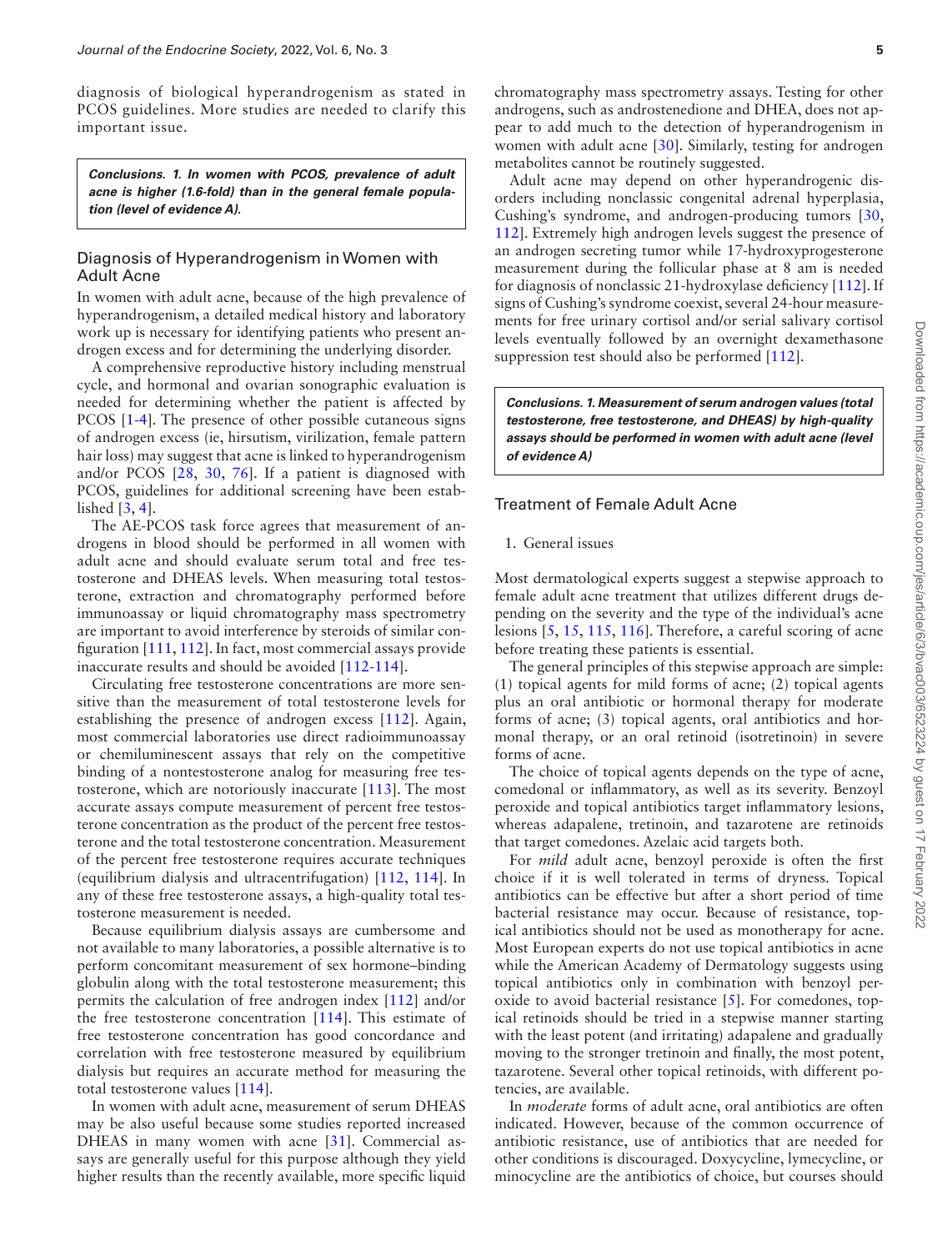hormonal alterations, treatment with combined (estrogen and progesterone) oral contraceptives and/or antiandrogens such as spironolactone may be used with or instead of antibiotics. It must be reminded that antiandrogens have teratogenic effects and cannot be used alone but always need contraception.

In *severe* female adult acne, oral retinoids (primarily isotretinoin) are often the treatment of choice, but teratogenicity and other possible side effects should be carefully considered.

Some authors have suggested that antiandrogens associated with topical therapy may be a valuable alternative in both moderate and severe acne and that their use should be recommended independently on androgen values [119]. In particular, the use of spironolactone alone (without estroprogestins and oral antibiotics) is gaining popularity in some countries [120, 121]. However, no sufficient data comparing spironolactone use in normoandrogenic vs hyperandrogenic women with adult acne are available and the teratogen effect of the antiandrogen products (see below) always require contraception (generally by oral combined estroprogestins).

In selected patients, radiofrequency, laser, and light treatments are available [122] but cost and evidence for their long-term efficacy are scant.

#### 2. Treatment of adult acne in hyperandrogenic women

In adult women, acne may be an expression of hyperandrogenism and, as previously reported, increased androgen levels are present in about 50% of the patients [73]. In addition, about 50% to 60% of women with adult acne and normal androgen levels present increased androgen metabolites suggesting some form of androgen excess [38]. Therefore, treatment of hyperandrogenism is part of all protocols of acne therapy but different guidelines exist.

The American Academy of Dermatology includes oral estroprogestin or antiandrogen therapy as second-line treatment in women with moderate or severe adult acne who do not respond to topical and antibiotic therapy [5], but independently of androgen levels (there is no recommendation to measure androgens in women with adult acne).

European dermatologists (and many American dermatologists) use hormonal treatment in patients with mild acne when there is evidence of hyperandrogenism, and in moderate acne, also without evidence of androgen excess [6, 123]. In all patients, treatment with estroprogestins or antiandrogens is used along with other acne treatment (topical or systemic depending on the severity of the acne manifestations).

In the AE-PCOS task force view, it is important to treat hyperandrogenism independently of the severity of acne, when clinical or biological evidence of it exists. Of course, these patients will also need topical and eventually systemic treatment for their acne.

The mainstay of treatment of adult acne in hyperandrogenic women is the use of combined oral estroprogestins. On a theoretical basis, less androgenic progestins should be of greater beneft, but there is no strong clinical evidence to support this. A systemic Cochrane review of randomized trials showed the superiority of estroprogestins over placebo [124]. Because estrogens have a potent effect on inhibiting sebum production, doses of ethynyl-estradiol (EE2) higher than 20 μg have been considered to be more benefcial. However, no good, randomized data support this, and the efficacy of doses lower than 20 μg of EE2 estroprogestin has been documented [125]. Probably the potency of EE2 also renders estroprogestin with low estrogen concentrations able to sufficiently suppress androgen secretion and action.

Acne can occur, paradoxically, with the use of some oral contraceptives, and this is due to a particular sensitivity to the type of progestin. In this instance, use of a less androgenic progestin, or altering the EE2 dose, is usually effective. Accordingly, while all combined oral estroprogestins have effcacy for acne on a theoretical basis, less androgenic progestins should be preferred; additionally, the estrogen dose of 20 μg of EE2 is also preferred. The choice of the estroprogestin product should be individualized according to the age, body mass index, and cardiovascular risk [126].

Use of progestins alone, such as those used for contraception (oral, injected, and implanted forms or intra-uterine devices), are not indicated for the treatment of acne, and may indeed exacerbate the problem.

Antiandrogens are not approved by the FDA for use in acne, nor are they considered as frst-line therapy in all women with acne vulgaris [127] but have been extensively used by both dermatologists and endocrinologists. However, their use cannot be recommended without contraception.

The most used antiandrogen, spironolactone, has been shown to decrease sebum production [128]. Small placebocontrolled prospective studies have shown improvement in acne and sebum production in doses up to 200 mg daily for 3 months [129]. Retrospective review of 85 women receiving spironolactone (50-100 mg daily) as a single drug or adjunctive therapy for up to 24 months has shown that two-thirds of individuals experienced greater than 50% improvement in acne [130]. Another review of 64 Asian women receiving spironolactone (200 mg daily for 8 weeks with dose reduction for 12 weeks; total 20 weeks) reported good to excellent clinical improvement in all individuals [131]. A systematic review demonstrated the effectiveness of spironolactone at a dose of 100 mg per day in adult women with acne [132]. Spironolactone has few side effects (mainly polymenorrhea), but like all antiandrogens it may cause fetal harm, birth defects, incomplete masculinization of the male fetus, and decreased offspring survival, and it should be used only with contraception.

Because oral contraceptives are generally sufficient to improve sebum production and acne in hyperandrogenic adult women, the AE-PCOS task force recommends adding spironolactone only when moderate or severe adult acne is present and does not respond to the usual therapy including oral antibiotics and estroprogestins. Use of spironolactone may be also needed when other cutaneous symptoms of hyperandrogenism, such as female pattern hair loss or hirsutism, are present. When spironolactone is associated with estroprogestins, menstrual abnormalities are minimized.

Other antiandrogens, while potentially useful [30, 127], are not generally used. Flutamide has been associated with altered liver enzymes, even at a dose of 125 mg/day [28], which has been reported being the minimally effective dose [133]. In adult acne, in many countries but not in the United States, oral contraceptives containing cyproterone acetate have been largely used, but recent reports of meningiomas occurring in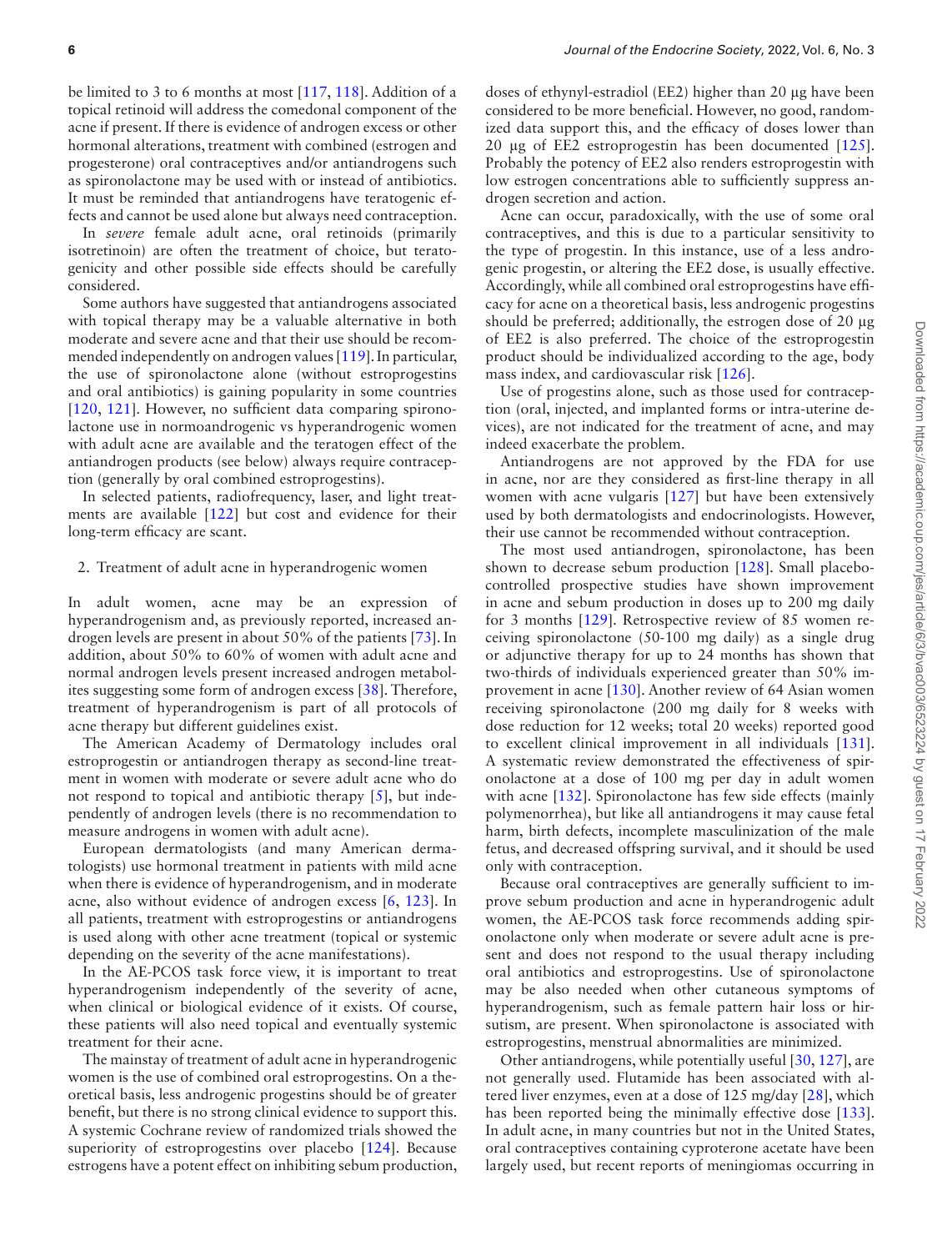patients using these products have created alarm [134]. Now no products containing cyproterone acetate should be used in acne or in other hyperandrogenic conditions. Finasteride (5 mg daily), a  $5\alpha$ -reductase inhibitor of the type II isoenzyme, is not highly effective for acne [127], and data on dutasteride, a dual 5α-reductase inhibitor of type 1 and type 2 isoenzymes, in women with acne [28] are few.

There has also been recent interest in the use of topical antiandrogens. A recent phase 3 trial of topical clascoterone cream, 1%, an androgen receptor inhibitor, demonstrated effcacy and safety for adult facial acne [135] and has been approved in the United States for use in acne. However, data are few and, at the moment, such treatment cannot be recommended.

*Conclusions. 1. In women with adult acne and proven hyperandrogenism, oral combined estroprogestins should be added to the topical or systemic treatment of acne, independently of severity of acne (level of evidence A). 2. All second and third-generation estroprogestins may be used, independently of the estrogen dose and progestin component (level of evidence B) 3. Spironolactone may be added to estroprogestins in patients with moderate or severe hyperandrogenic adult acne, not responding to usual treatment (level of evidence B) 4. Estroprogestins may be used in nonhyperandrogenic patients with adult acne as second-line therapy (level of evidence B)*

In hyperandrogenic adult acne, oral retinoids should be used only in patients with a severe form who do not respond to the associated treatment with estroprogestin and spironolactone (level of evidence C).

In patients with moderate or severe adult acne, when there is no evidence of androgen excess (no hirsutism, no increase of androgens in blood, no PCOS), oral combined estroprogestins (level of evidence B) and spironolactone (level of evidence C) may be added to the treatment when other treatments fail.

In Fig. 2, an algorithm for first-line treatment of female adult acne according to androgen levels is presented.

### **Summary Recommendations for Diagnosis and Treatment of Female Adult Acne**

The AE-PCOS task force, after a careful evaluation of all available data, issued some recommendations for diagnosis and treatment of female adult acne.

- 1. Diagnosis of female adult acne is mainly clinical, but a grading tool is needed for optimizing the treatment (level of evidence B).
- 2. Measurement of serum androgen values (total testosterone, free testosterone, and DHEAS) by high-quality assays is recommended in all women with adult acne (level of evidence A).
- 3. In women with adult acne and proven hyperandrogenism, oral combined estroprogestins should be added to the topical or systemic treatment of acne, independently of severity of acne (level of evidence A).
- 4. All second- and third-generation estroprogestins may be used, independently of the estrogen dose and progestin component (level of evidence B).
- 5. Spironolactone may be added to estroprogestins in women with moderate or severe hyperandrogenic adult acne not responding to usual treatments (level of evidence B).
- 6. Estroprogestins may be used in nonhyperandrogenic patients with adult acne as second-line therapy (level of evidence B).

## **Financial Support**

No specifc funding was sought for the study.



Figure 2. Algorithm for first-line treatment of female adult acne according to blood androgen levels. Estroprogestins may be used in nonhyperandrogenic patients with moderate or severe adult acne as second-line therapy. EP = oral combined estroprogestins.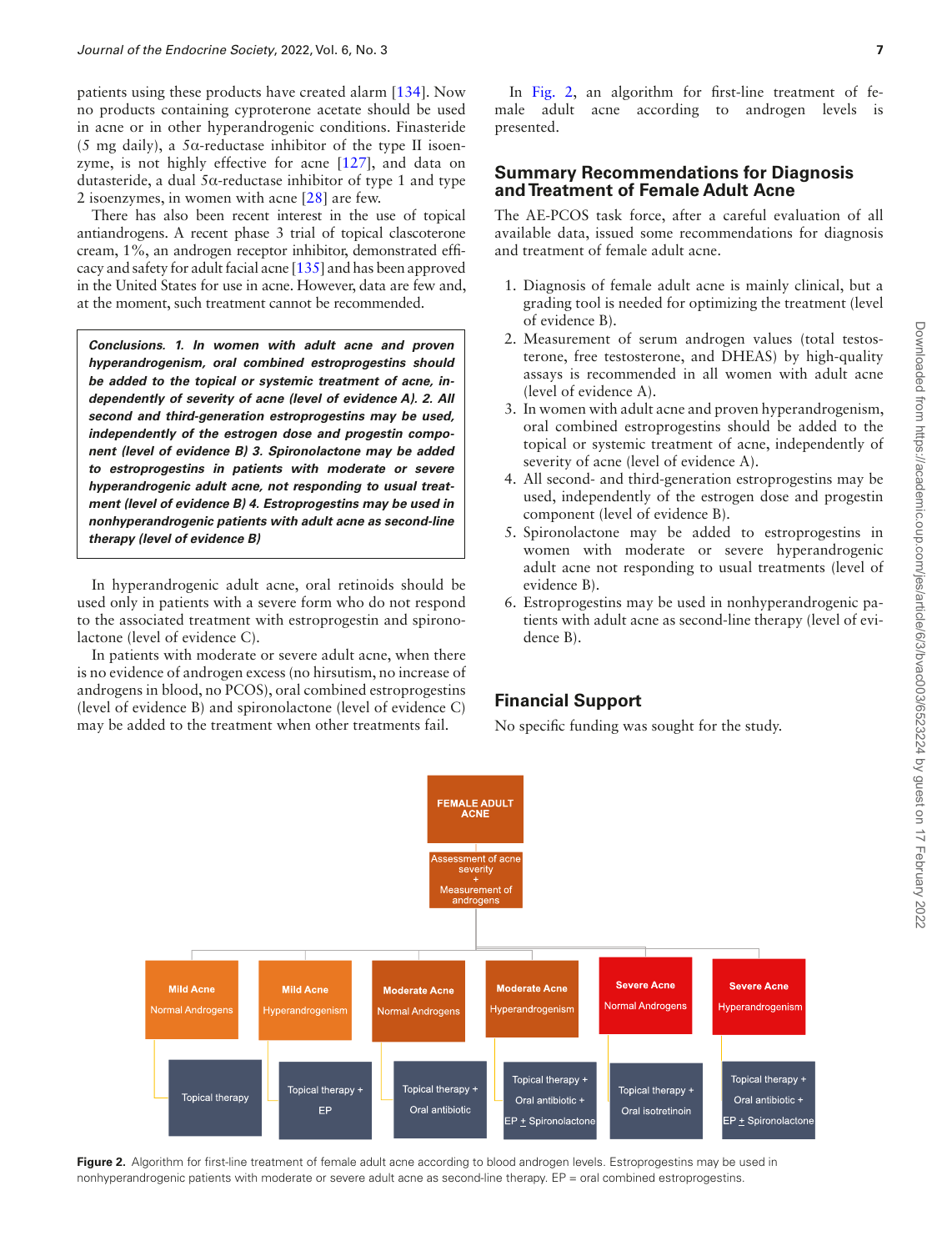## **Author contributions**

E.C. organized the study and participated in the collection of literature data, manuscript writing and critical discussion. He read and approved the fnal manuscript. B.D. participated in the collection of literature data, manuscript writing and critical discussion. He read and approved the fnal manuscript. W.A.L. participated in the collection of literature data, manuscript writing and critical discussion. She read and approved the fnal manuscript. W.G.A. participated in the collection of literature data, manuscript writing and critical discussion. He read and approved the fnal manuscript. A.D. participated in the collection of literature data, manuscript writing and critical discussion. She read and approved the fnal manuscript. J.J.K. participated in the collection of literature data, manuscript writing and critical discussion. She read and approved the fnal manuscript. A.R.L. participated in the collection of literature data, manuscript writing and critical discussion. He read and approved the fnal manuscript. F.R.T. participated in the collection of literature data, manuscript writing and critical discussion. He read and approved the fnal manuscript. D.D. participated in the collection of literature data, manuscript writing and critical discussion. He read and approved the fnal manuscript.

## **Disclosure Summary**

The authors have no competing interests to declare.

## **Data Availability**

All data analyzed during this study are included in the data repositories listed in References.

## **References**

- 1. Rotterdam ESHRE/ASRM Sponsored PCOS Consensus Workshop Group. Revised 2003 consensus on diagnostic criteria and long-term health risks related to polycystic ovary syndrome. *Fertil Steril.* 2004;81:19-25.
- 2. Azziz R, Carmina E, Dewailly D, *et al*. Position statement: criteria for defning polycystic ovary syndrome as a predominantly hyperandrogenic syndrome: an androgen excess society guideline. *J Clin Endocrinol Metab.* 2006;91:4237-4455.
- 3. Legro RS, Arslanian SA, Ehrmann DA, *et al*. Diagnosis, and treatment of polycystic ovary syndrome: an Endocrine Society clinical practice guideline. *J Clin Endocrinol Metab.* 2013;98:4565-4592.
- 4. Teede HJ, Misso ML, Costello MF, *et al*.; International PCOS Network. Recommendations from the international evidencebased guideline for the assessment and management of polycystic ovary syndrome. *Fertil Steril.* 2018; 110: 364-379
- 5. Zaenglein AL, Pathy AL, Schlosser BJ, *et al*. Guidelines of care for the management of acne vulgaris. *J Am Acad Dermatol.* 2016;74:945-73.e33.
- 6. Poli F, Auffret N, Claudel JP, Leccia MT, Dreno B. AFAST: an adult female acne treatment algorithm for daily clinical practice. *Eur J Dermatol.* 2018;28:101-1033.
- 7. Burls A. AGREE II-improving the quality of clinical care. *Lancet.* 2010;376:1128-1129.
- 8. National Health and Medical Research Council (NHMRC). NHMRC additional levels of evidence and grades for recommendations for developers of guidelines – Stage 2 consultation – early 2008 – end June 2009. [https://www.mja.com.au/sites/default/fles/](https://www.mja.com.au/sites/default/files/NHMRC.levels.of.evidence.2008-09.pdf) [NHMRC.levels.of.evidence.2008-09.pdf](https://www.mja.com.au/sites/default/files/NHMRC.levels.of.evidence.2008-09.pdf)
- 9. Zouboulis C. Acne and sebaceous gland function. *Clin Dermatol.* 2004;22:360-366.
- 10. Kurokawa I, Danby FW, Ju Q, *et al*. New developments in our understanding of acne pathogenesis and treatment. *Exp Dermatol.* 2009;18:821-832.
- 11. Clayton RW, Göbel K, Niessen CM, Paus R, Van Steensel MMA, Lim X. Homeostasis of the sebaceous gland and mechanisms of acne pathogenesis. *Br J Dermatol.* 2019;181:677-690.
- 12. Downie MM, Kealey T. Human sebaceous glands engage in aerobic glycolysis and glutaminolysis. *Br J Dermatol.* 2004;151:320-327.
- 13. Tóth BI, Oláh A, Szöllosi AG, Czifra G, Bíró T. Sebocytes makeup: novel mechanisms and concepts in the physiology of the human sebaceous glands. *Pfugers Arch.* 2011;461:593-6066.
- 14. Harris HH, Downing DT, Stewart ME, Strauss JS. Sustainable rates of sebum secretion in acne patients and matched normal control subjects. *J Am Acad Dermatol.* 1983;8:200-203.
- 15. Das S, Reynolds RV. Recent advances in acne pathogenesis: implications for therapy. *Am J Clin Dermatol.* 2014;15:479-888.
- 16. Zouboulis CC, Jourdan E, Picardo M. Acne is an infammatory disease and alterations of sebum composition initiate acne lesions. *J Eur Acad Dermatol Venereol.* 2014;28:527-322.
- 17. Leeming JP, Holland KT, Cuncliffe WJ. The microbial colonization of infamed acne vulgaris lesions. *Br J Dermatol.* 1988;118:203-208.
- 18. Leyden JJ, McGinley KJ, Kligman AM. Tetracycline and minocycline treatment. *Arch Dermatol.* 1982;118:19-22.
- 19. Weyrich LS, Dixit S, Farrer AG, Cooper AJ. The skin microbiome: associations between altered microbial communities and disease. *Australasian J Dermatol.* 2015;56:268-274.
- 20. Dreno B, Pecastaings S, Corvec S, Veraldi S, Khammari A, Roques C. Cutibacterium acnes (Propionibacterium acnes) and acne vulgaris: a brief look at the latest updates. *J Eur Acad Dermatol Venereol.* 2018;32(Suppl 2):5-14.
- 21. Dagnelle MA, Montassier E, Khammari A, Mounier C, Corvec S, Dreno B. Infammatory skin is associated with changes in the skin microbiota composition on the back of severe acne patients. *Exp Dermatol.* 2019;28:961-967.
- 22. Contassot E, French LE. New insights into acne pathogenesis: Propionibacterium acnes activates the infammasome. *J Invest Dermatol.* 2014;134:310-313.
- 23. O Neill AM, Gallo RL. Host-microbiome interactions and recent progress into understanding the biology of acne vulgaris. *Microbiome.* 2018;6:177.
- 24. Sawaya ME, Price VH. Different levels of 5alpha-reductase type I and II, aromatase, and androgen receptor in hair follicles of women and men with androgenetic alopecia. *J Invest Dermatol.* 1997;109:296-300.
- 25. Del Rosso JO, Kircik LH, Stein Gold L, Thiboutot D. Androgens, androgen receptors, and the skin: from the laboratory to the clinic with emphasis on clinical and therapeutic implications. *J Drugs Dermatol.* 2020;19:30-35.
- 26. Sawaya ME, Pennys NS. Immunohistochemical distribution of aromatase and 3B-hydroxysteroid dehydrogenase in human hair follicle and sebaceous gland. *J Cutan Pathol.* 1992;19:309-314.
- 27. Thiboutot D, Gilliland K, Light J, Lookingbill D. Androgen metabolism in sebaceous glands from subjects with and without acne. *Arch Dermatol.* 1999;135:1041-1045.
- 28. Carmina E. Cutaneous manifestations of polycystic ovary syndrome. *Curr Opin Endocrinol Metab Res.* 2020;12:49-52.
- 29. Reingold SB, Rosenfield RL. The relationship of mild hirsutism or acne in women to androgens. *Arch Dermatol.* 1987;123:209-212.
- 30. Carmina E, Lobo RA. Hirsutism, alopecia, and acne. In: Becker KL, ed. *Principles and Practice of Endocrinology and Metabolism*. 3rd ed. Lippincott, Williams and Wilkins; 2001:991-1008.
- 31. Slayden SM, Moran C, Sams WM Jr, Boots LR, Azziz R. Hyperandrogenemia in patients presenting with acne. *Fertil Steril.* 2001;275:889-892.
- 32. Ramezani Tehrani F, Behboudi-GandevanI S, Bidhendi Yarandi R, Ghare Naz MS, Carmina E. Prevalence of acne vulgaris among women with polycystic ovary syndrome: a systemic review and meta-analysis. *Gynecol Endocrinol.* 2021;37:392-405.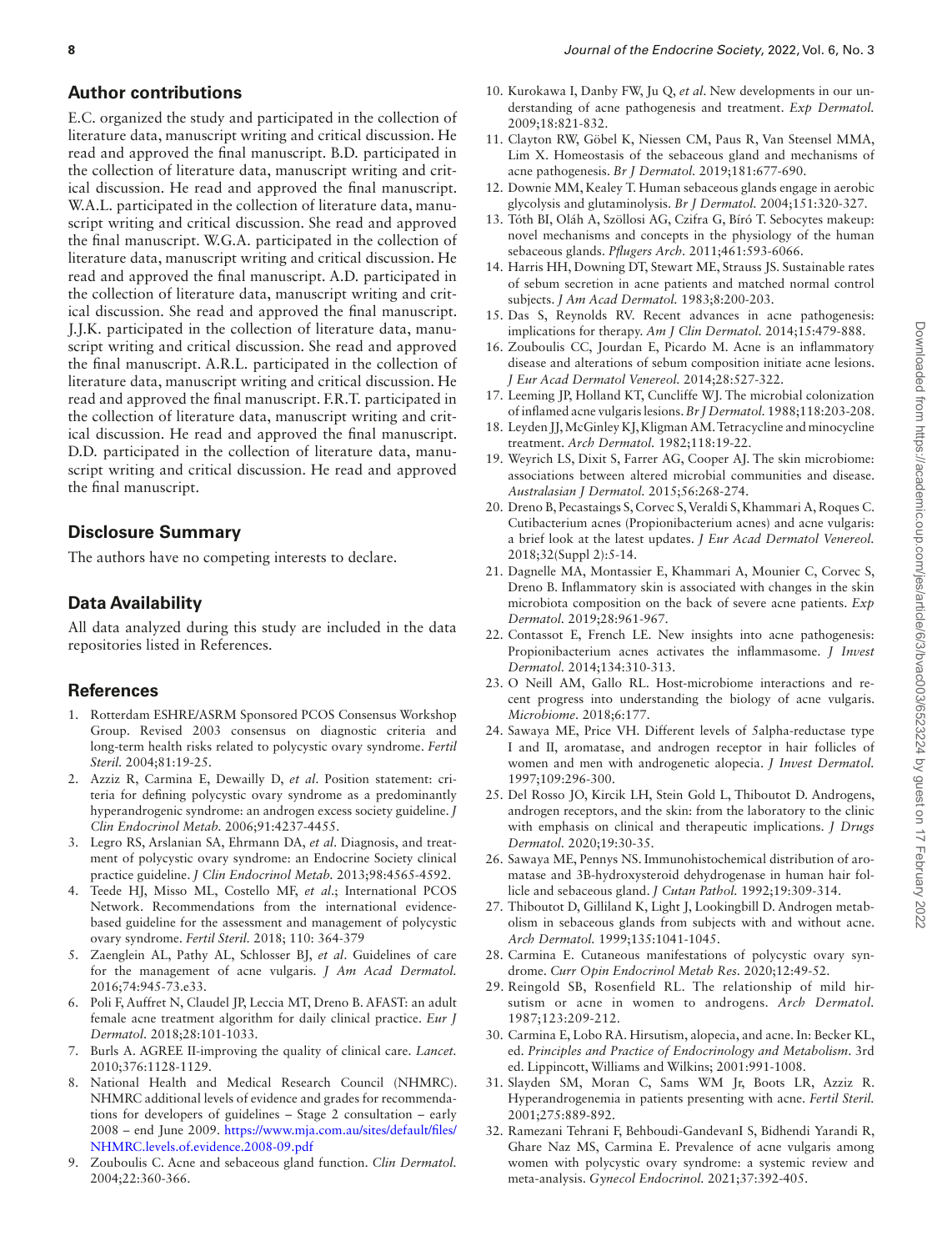- 33. Sardana K, Bansal P, Sharma LK, Garga UC, Vats G. A study comparing the clinical and hormonal profle of late onset and persistent acne in adult females. *Int J Dermatol.* 2020;59:428-433.
- 34. Clayton RW, Göbel K, Niessen CM, Paus R, van Steensel MAM, Lim X. Homeostasis of the sebaceous gland and mechanisms of acne pathogenesis. *Br J Dermatol.* 2019;181:677-690.
- 35. Kurokawa I, Layton AM, Ogawa R. Updated treatment for acne: targeted therapy based on pathogenesis. *Dermatol Ther (Heidelberg).* 2021;11:1129-1139.
- 36. Carmina E, Stanczyk FZ, Matteri RK, Lobo RA. Serum androsterone conjugates differentiate between acne and hirsutism in hyperandrogenic women. *Fertil Steril.* 1991;55:872-876.
- 37. Carmina E, Godwin AJ, Stanczyk FZ, Lippman JS, Lobo RA. The association of serum androsterone glucuronide with infammatory lesions in women with adult acne. *J Endocrinol Invest.* 2002;25:765-768.
- 38. Carmina E, Lobo RA. Evidence for increased androsterone metabolism in some normoandrogenic women with acne. *J Clin Endocrinol Metab.* 1993;76:1111-1114.
- 39. Lucky AW, Henderson TA, Olson WH, Robisch DM, Lebwohl M, Swinyer LJ. Effectiveness of norgestimate and ethinyl estradiol in treating moderate acne vulgaris. *J Am Acad Dermatol.* 1997;37:746-754.
- 40. Pretorius E, Arlt W, Storbeck KH. A new dawn for androgens: novel lessons from 11-oxygenated C19 androgens. *Mol Cell Endocrinol.* 2017;441:76-85.
- 41. Zeichner JA, Baldwin HE, Cook-Bolden FE, Eichenfeld LF, Fallon-Friedlander S, Rodriguez DA. Emerging issues in adult female acne. *J Clin Aesthet Dermatol.* 2017;10:37-46.
- 42. Schmitt JV, Masuda PY, Miot HA. Acne in women: clinical patterns in different age-groups. *An Bras Dermatol* 2009;84:349-354.
- 43. Dréno B, Layton A, Zouboulis CC, *et al*. Adult female acne: a new paradigm. *J Eur Acad Dermatol Venereol.* 2013;27:1063-1070.
- 44. Dréno B, Thiboutot D, Layton AM, Berson D, Perez M, Kang S; Global Alliance to Improve Outcomes in Acne. Large-scale international study enhances understanding of an emerging acne population: adult females. *J Eur Acad Dermatol Venereol.* 2015;29:1096-1106.
- 45. Bagatin E, Proença de Freitas TH, Rivitti-Machado MC, Medeiros Ribeiro B, Nunes S, Dias da Rocha MA. Adult female acne: a guide to clinical practice. *An Bras Dermatol.* 2019;94:62-75.
- 46. Preneau S, Dreno B. Female acne a different subtype of teenager acne? *J Eur Acad Dermatol Venereol.* 2012;26:277-282.
- 47. Bhate K, Williams HC. Epidemiology of acne vulgaris. *Br J Dermatol.* 2013;168:474-485.
- 48. Heng AHS, Chen FT. Systematic review of the epidemiology of acne vulgaris. *Sci Rep.* 2020;10:5754.
- 49. Lucky AW, Barber BL, Girman CJ, Williams J, Ratterman J, Waldstreicher J. A multirater validation study to assess the reliability of acne lesion counting. *J Am Acad Dermatol.* 1996;35:559-565.
- 50. Witkowski JA, Parish LC. The assessment of acne: an evaluation of grading and lesion counting in the measurement of acne. *Clin Dermatol.* 2004;22:394-397.
- 51. Tan JKL, Jones E, Allen E, Pripotnev S, Raza A, Wolfe B. Evaluation of essential clinical components and features of current acne global grading scales. *J Am Acad Dermatol.* 2013;69:754-761.
- 52. Agnew T, Furber G, Leach M, Segal L. A comprehensive critique and review of published measures of acne severity. *J Clin Aesthet Dermatol.* 2016;9:40-52.
- 53. Dreno B, Poli F, Pawin H, *et al*. Development and evaluation of a Global Acne Severity Scale (GEA Scale) suitable for France and Europe. *J Eur Acad Dermatol Venereol.* 2011;25:43-48.
- 54. Burke BM, Cunliffe WJ. The assessment of acne vulgaris—the Leeds technique. *Br J Dermatol.* 1984;111:83-92.
- 55. O'Brien SC, Lewis JB, Cunliffe WJ. The Leeds revised acne grading system. *J Dermatol Treat.* 1998;9:215-220.
- 56. Bergman H, Tsai KY, Seo SJ, Kvedar JC, Watson AJ. Remote assessment of acne: the use of acne grading tools to evaluate digital skin images. *Telemed J E Health.* 2009;15:426-430.
- 57. Auffret N, Claudel JP, Leccia MT, Poli F, Farhi D, Dréno B. AFAST adult female acne scoring tool: an easy-to-use tool for scoring acne in adult females. *J Eur Acad Dermatol Venereol.* 2016;30:824-828.
- 58. Samuels DV, Rosenthal R, Lin R, Chaudhari S, Natsuaki MN. Acne vulgaris and risk of depression and anxiety: a meta-analytic review. *J Am Acad Dermatol.* 2020;83:532-541.
- 59. Yazici K, Baz K, Yazici AE, *et al*. Disease-specifc quality of life is associated with anxiety and depression in patients with acne. *J Eur Acad Dermatol Venereol.* 2004;18:435-439.
- 60. Picardi A, Lega I, Tarolla E. Suicide risk in skin disorders. *Clin Dermatol.* 2013;31:47-56.
- 61. Barnard L, Ferriday D, Guenther N, Strauss B, Balen AH, Dye I. Quality of life and psychological wellbeing in polycystic ovary syndrome. *Hum Reprod.* 2007;22:2279-2286.
- 62. Bazarganipour F, Ziaei S, Montazeri A, Foroozanfard F, Kazemnejad A, Faghihzadeh S. Body image satisfaction and self-esteem status among the patients with polycystic ovary syndrome. *Iran J Reprod Med.* 2013;11:829-836.
- 63. Vos T, Flaxman AD, Naghavi M, *et al*. Years lived with disability (YLDs) for 1160 sequelae of 289 diseases and injuries 1990– 2010: a systematic analysis for the Global Burden of Disease Study 2010. *Lancet.* 2012;380:2163-2196.
- 64. Li D, Chen Q, Liu Y, Liu T, Tang W, Li S. The prevalence of acne in Mainland China: a systematic review and meta-analysis. *BMJ Open.* 2017;7:e015354.
- 65. Zore T, Lizneva D, Brakta S, Walker W, Suturina L, Azziz R. Minimal differences in phenotype between adolescents and young adults with polycystic ovary syndrome. *Fertil Steril.* 2019;111:389-396.
- 66. Perkins AC, Cheng CE, Hillebrand GG, Miyamoto K, Kimball AB. Comparison of the epidemiology of acne vulgaris among Caucasian, Asian, Continental Indian, and African American women. *J Eur Acad Dermatol Venereol.* 2011;25:1054-1060.
- 67. Goulden V, Clark SM, Cunliffe WJ. Post-adolescent acne: a review of clinical features. *Br J Dermatol.* 1997;136:66-70.
- 68. Cibula D, Hill M, Vohradnikova O, Kuzel D, Fanta M, Zivny J. The role of androgens in determining acne severity in adult women. *Br J Dermatol.* 2000;143:399-404.
- 69. Borgia F, Cannavò S, Guarneri F, Cannavò SP, Vaccaro M, Guarneri B. Correlation between endocrinological parameters and acne severity in adult women. *Acta Derm Venereol.* 2004;84:201-204.
- 70. Suh DH, Kim BY, Min SU, *et al*. A multicenter epidemiological study of acne vulgaris in Korea. *Int J Dermatol.* 2011;50:673-681.
- 71. Wang YY, Li SW, Luo S, *et al*. How to evaluate acne in reproductiveage women: an epidemiological study in Chinese communities. *Biomed Res Int.* 2019:6126808.
- 72. Lucky AW, McGuire J, Rosenfeld RL, Lucky PA, Rich BH. Plasma androgens in women with acne vulgaris. *J Invest Dermatol.* 1983;81:70-74.
- 73. da Cunha MG, Fonseca FL, Machado CD. Androgenic hormone profle of adult women with acne. *Dermatology.* 2013;226: 167-171.
- 74. Azziz R, Sanchez LA, Knochenhauer ES, *et al*. Androgen excess in women: experience with over 1000 consecutive patients. *J Clin Endocrinol Metab.* 2004;89:453-462.
- 75. Carmina E, Rosato F, Jannì A, Rizzo M, Longo RA. Relative prevalence of different androgen excess disorders in 950 women referred because of clinical hyperandrogenism. *J Clin Endocrinol Metab.* 2006;91:2-6.
- 76. Azziz R, Carmina E, Chen Z, *et al*. Polycystic ovary syndrome. *Nat Rev Dis Primers.* 2016;2:16057.
- 77. Bunker GB, Newton JA, Kilborn J, *et al*. Most women with acne have polycystic ovaries. *Br J Dermatol.* 1989;121:675-680.
- 78. Kelekci KH, Kelekci S, Incki K, Ozdemir O, Yilmaz B. Ovarian morphology, and prevalence of polycystic ovary syndrome in reproductive aged women with or without mild acne. *Int J Dermatol.* 2010;49:775-779.
- 79 Maluqi AH. The frequency of polycystic ovary syndrome in females with acne vulgaris. *J Cosmetic Dermatol.* 2010;9:142-148.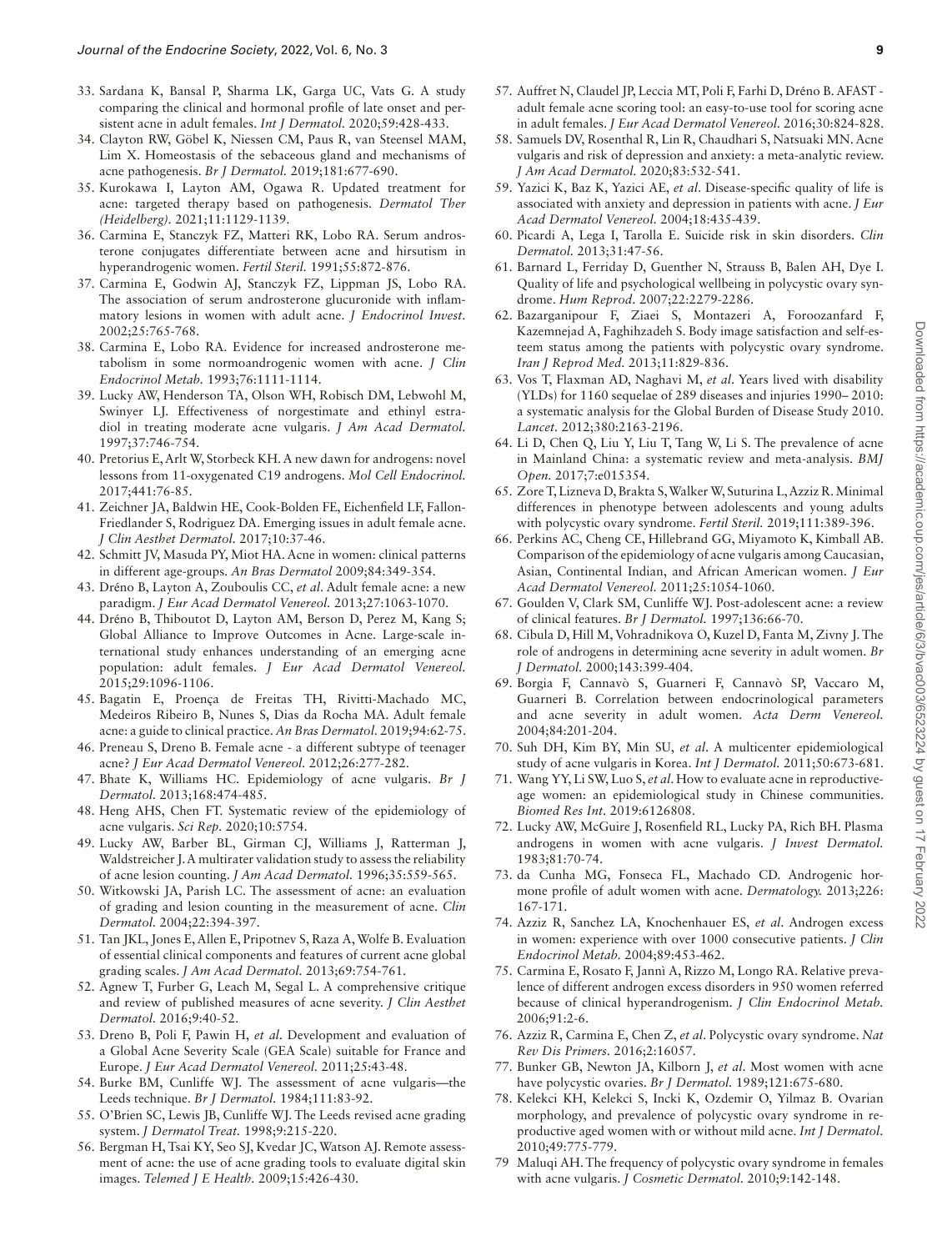- 80. Uysal G, Sahin Y, Unluhizarci K, *et al*. Is acne a sign of androgen excess disorder or not? *Eur J Obstet Gynecol Reprod Biol.* 2017;211:21-25.
- 81. Kazemi M, Pierson RA, Lujan ME, *et al*. Comprehensive evaluation of type 2 diabetes and cardiovascular disease risk profles in reproductive-age women with polycystic ovary syndrome: a large Canadian cohort. *J Obstet Gynaecol Canada.* 2019;41: 1453-1460.
- 82. Villarroel C, Trejo L, Muñoz A, Kohen P, Fuentes A, Devoto L. Assessment of diagnostic competence of plasmatic androgens on polycystic ovary syndrome based on receiver operator characteristic curves. *Gynecol Endocrinol.* 2010;26:600-606.
- 83. Feng JG, Guo Y, Ma L, Xing J, Sun R, Zhu W. . Prevalence of dermatologic manifestations and metabolic biomarkers in women with polycystic ovary syndrome in North China. *J Cosmetic Dermatol.* 2018;17:511-517.
- 84. Tan J, Wang Q-Y, Feng G-M, Li X-Y, Huang W. Increased risk of psychiatric disorders in women with polycystic ovary syndrome in Southwest China. *Chin Med J.* 2017;130:262.
- 85. Zhang HY, Guo CX, Zhu FF, Qu PP, Lin WJ, Xiong J. Clinical characteristics, metabolic features, and phenotype of Chinese women with polycystic ovary syndrome: a large-scale case–control study. *Arch Gynecol Obstet.* 2013;287:525-531.
- 86. Lauritsen MP, Bentzen J, Pinborg A, *et al*. The prevalence of polycystic ovary syndrome in a normal population according to the Rotterdam criteria versus revised criteria including anti-Müllerian hormone. *Hum Reprod.* 2014;29:791-801.
- 87. Taponen S, Ahonkallio S, Martikainen H, *et al*. Prevalence of polycystic ovaries in women with self‐reported symptoms of oligomenorrhoea and/or hirsutism: Northern Finland Birth Cohort 1966 Study. *Hum Reprod.* 2004;19:1083-1088.
- 88. Dalamaga M, Papadavid E, Basios G, *et al*. Ovarian SAHA syndrome is associated with a more insulin-resistant profle and represents an independent risk factor for glucose abnormalities in women with polycystic ovary syndrome: a prospective controlled study. *J Am Acad Dermatol.* 2013;69:922-930.
- 89. Jacob R, Jude K, Chandrasekhar R, Sasikala K. Prevalence of acne among women with poly cystic ovarian syndrome – a clinical study. *Scrutiny Int Res J Health Med Sci.* 2014;1(1):7-13.
- 90. Mangalath AAM, Alias A, Sajith M, Nimbargi V, Kumdale S. Sociodemographic characteristics, and clinical presentation of infertile women with polycystic ovary syndrome in a tertiary care hospital. *Int J Infertil Fet Med.* 2018;9:14-18.
- 91. Rashidi BH, Shams S, Shariat M, Jaliseh HK, Mohebi M, Haghollahi F. Evaluation of serum hepcidin and iron levels in patients with PCOS: a case-control study. *J Endocrinol Invest.* 2017;40:779-784.
- 92. Shishehgar F, Mirmiran P, Rahmati M, Tohidi M, Tehrani FR. Does a restricted energy low glycemic index diet have a different effect on overweight women with or without polycystic ovary syndrome? *BMC Endocr Dis.* 2019;19:93.
- 93. Tehrani FR, Rashidi H, Khomami MB, Tohidi M, Azizi F. The prevalence of metabolic disorders in various phenotypes of polycystic ovary syndrome: a community-based study in Southwest of Iran. *Reprod Biol Endocrinol.* 2014;12:89.
- 94. Hosseini MS, Dizavi A, Rostami H, Parastouei K, Esfandiari S. Healthy eating index in women with polycystic ovary syndrome: a case-control study. *Int J Reprod BioMed* 2017;15:575.
- 95. Belosi C, Selvaggi L, Apa R, *et al*. Is the PCOS diagnosis solved by ESHRE/ASRM 2003 consensus or could it include ultrasound examination of the ovarian stroma? *Hum Reprod.* 2006;21:3108-3115.
- 96. Akram M, Roohi N. Endocrine correlates of polycystic ovary syndrome in Pakistani women. *J Coll Physicians Surg Pak.* 2015;25:22-26.
- 97. Musmar S, Afaneh A, Mo'alla H. Epidemiology of polycystic ovary syndrome: a cross sectional study of university students at An-Najah national university-Palestine. *Reprod Biol Endocrinol.* 2013;11:47.
- 98. Sharif E, Rahman S, Zia Y, Rizk NM. The frequency of polycystic ovary syndrome in young reproductive females in Qatar. *Int J Women Health.* 2017;9:1.
- 99. Chen CH, Wang PH, Hsieh MT, *et al*. Sexual orientations of women with polycystic ovary syndrome: clinical observation in Taiwan. *Taiwan J Obstet Gynecol.* 2014;53:542-546.
- 100. Ercan C, Coksuer H, Aydogan U, *et al*. Sexual dysfunction assessment and hormonal correlations in patients with polycystic ovary syndrome. *Int J impotence Res.* 2013;25:127-132.
- 101 Eser A, Erpolat S, Kaygusuz I, Balci H, Kosus A. Investigation of Demodex folliculorum frequency in patients with polycystic ovary syndrome. *An Brasil Dermatol.* 2017;92:807-810.
- 102. Vural B, Caliskan E, Turkoz E, Kilic T, Demirci A. Evaluation of metabolic syndrome frequency and premature carotid atherosclerosis in young women with polycystic ovary syndrome. *Hum Reprod.* 2005;20:2409-2413.
- 103. Hart K, Barr S, Reeves S, Sharp K, Jeanes Y. Suboptimal dietary intake is associated with cardiometabolic risk factors in women with polycystic ovary syndrome. *Nut Diet.* 2016;73:1771-183 .
- 104. Kumarendran B, O'Reilly MW, Manolopoulos KN, *et al*. Polycystic ovary syndrome, androgen excess, and the risk of nonalcoholic fatty liver disease in women: a longitudinal study based on a United Kingdom primary care database. *PLoS Med*. 2018; 15(3):e1002542.
- 105. Balachandran K, Sumilo D, O'Reilly MW, *et al*. Increased risk of obstructive sleep apnoea in women with polycystic ovary syndrome: a population-based cohort study. *Eur J Endocrinol.* 2019;180:265-272.
- 106. Welt C, Arason G, Gudmundsson J, *et al*. Defning constant versus variable phenotypic features of women with polycystic ovary syndrome using different ethnic groups and populations. *J Clin Endocrinol Metab.* 2006;91:4361-4368.
- 107. Welt C, Gudmundsson J, Arason G, *et al*. Characterizing discrete subsets of polycystic ovary syndrome as defned by the Rotterdam criteria: the impact of weight on phenotype and metabolic features. *J Clin Endocrinol Metab.* 2006;91:4842-4848.
- 108. Bird ST, Hartzema AG, Brophy JM, Etminan M, Delaney JA. Risk of venous thromboembolism in women with polycystic ovary syndrome: a population-based matched cohort analysis. *CMAJ.* 2013;185:E115-E120.
- 109. Bird ST, Hartzema AG, Etminan M, Brophy JM, Delaney JA. Polycystic ovary syndrome and combined oral contraceptive use: a comparison of clinical practice in the United States to treatment guidelines. *Gynecol Endocrinol.* 2013;29:365-369.
- 110. Cao NT, Le MT, Nguyen VQH, *et al*. Defning polycystic ovary syndrome phenotype in Vietnamese women. *J Obst Gynaecol Res.* 2019;45:2209-2219.
- 111. Vesper HW, Bhasin S, Wang C, *et al*. Interlaboratory comparison study of serum total testosterone [corrected] measurements performed by mass spectrometry methods. *Steroids.* 2009;74:498-503.
- 112. Carmina E, Stanczyk F, Lobo RA. Evaluation of hormonal status. Strauss JF III, Barbieri RL, eds. In: *Yen and Jaffe's Reproductive Endocrinology: Physiology, Pathophysiology and Clinical Management*. 8th ed. Elsevier Saunders; 2018:887-915.
- 113. Rosner W. An extraordinary inaccurate assay for free testosterone is still with us. *J Clin Endocrinol Metab.* 2001;86:2903.
- 114. Rosner W, Auchus RJ, Azziz R, Sluss PM, Raft H. Position statement: utility, limitations and pitfalls in measuring testosterone: an Endocrine Society position statement. *J Clin Endocrinol Metab.* 2007;92:405-413.
- 115. Hauk L. Acne vulgaris: treatment guidelines from the AAD. *Am Fam Physician.* 2017;95:740-741.
- 116. Oge LK, Broussard A, Marshall MD. Acne vulgaris: diagnosis and treatment. *Am Fam Physician.* 2019;100:475-484.
- 117. Bienenfeld A, Nagler AR, Orlow SJ. Oral antibacterial therapy for acne vulgaris: an evidence-based review. *Am J Clin Dermatol.* 2017;18:469-490.